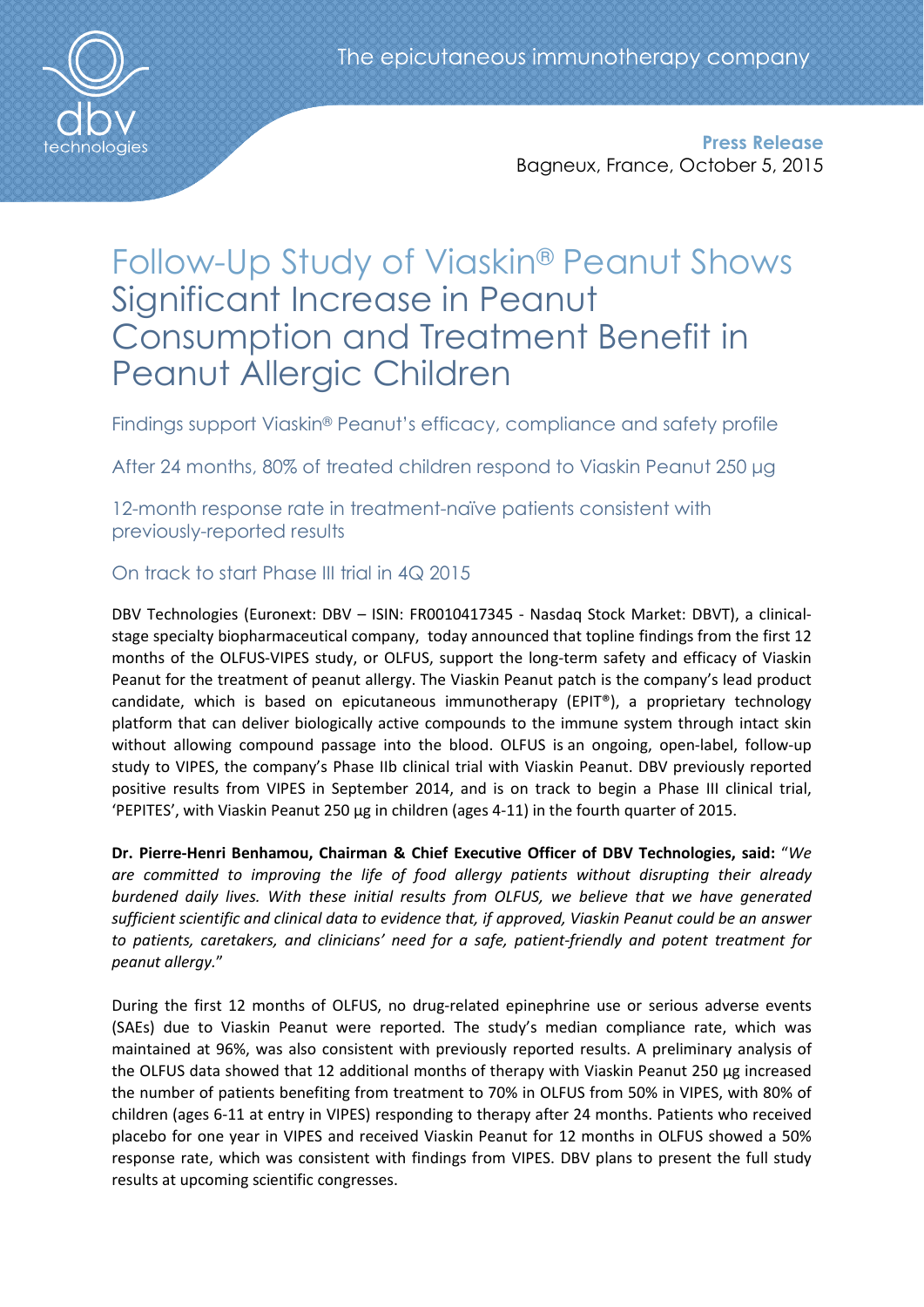# Children treated for 24 months with Viaskin Peanut 250 μg

- Both treatment benefit and consumption of peanut protein significantly increased with an additional 12 months of therapy.
- Out of the 28 children treated for 12 months with Viaskin Peanut 250 µg in VIPES, 21 enrolled in OLFUS. One patient was lost to follow-up, but no other discontinuations were reported.
- In this subgroup, 80.0% of patients responded to treatment compared to 57.1% at the OLFUS baseline, consuming a 1,884 mg mean cumulative reactive dose (CRD) of peanut protein compared to a mean of 1,068 mg at the OLFUS trial initiation.
- Serological markers in OLFUS showed the strengthening of the immunological changes initially observed in VIPES. After 24 months, a median 40% decrease from the VIPES baseline value in peanut-specific immunoglobulin E (IgE) was observed, while the high median levels in immunoglobulin G4 (IgG4) were maintained at an 800% increase from the VIPES baseline.

## Placebo-treated children in VIPES treated for 12 months with Viaskin Peanut

- New data from children treated for 12 months with Viaskin Peanut were consistent with the previously reported safety and efficacy results observed in this patient population.
- Out of the 31 children who received placebo for 12 months in VIPES, 29 enrolled in OLFUS. One patient was unwilling to continue with treatment, but no other discontinuations were reported.
- A 53.6% response rate after 12 months of treatment with Viaskin Peanut was observed compared to 17.2% at the OLFUS baseline. Patients consumed a mean CRD of 722 mg of peanut protein compared to 190 mg at the OLFUS baseline.
- The evolution of serological markers for patients treated with Viaskin Peanut for 12 months was also consistent with data previously reported from VIPES.

## Adolescents and adults treated for 12 and 24 months with Viaskin Peanut 250 μg

 For adolescent and adult patients treated for 24 months, no additional significant clinical response was observed relative to the OLFUS baseline. A response rate consistent with results observed in VIPES was shown in treatment-naïve adolescents and adults who received 12 months of therapy during OLFUS. These results confirm the company's intention to explore a higher Viaskin Peanut dosing regimen in this patient population.

James R. Baker, Chief Executive Officer and Chief Medical Officer of the Food Allergy Research & Education patient organization (FARE), commented*: "These important results extend prior studies showing the ability of DBV's Viaskin Peanut patch to enhance protection of peanut allergic children. The results also show additional benefit from longer term use of the patch. The safety profile is also impressive as no significant side-effects were noted. If this is confirmed in DBV's Phase III trial, Viaskin could be a breakthrough therapy for young children with peanut allergy."*

#### About OLFUS-VIPES

OLFUS enrolled 171 subjects who had previously received either placebo or one of three 12-month dose regimens administered during VIPES. During the first year of OLFUS, patients were to receive a daily application of Viaskin Peanut 50 µg or Viaskin Peanut 100 µg or Viaskin Peanut 250 µg for 12 months. According to a study protocol change implemented in March 2014, all patients were switched to receive Viaskin Peanut 250 μg during OLFUS. Baseline response levels in OLFUS were based on the results of the last double-blind, placebo controlled food challenge (DBPCFC) in VIPES, and adjusted by the number of patients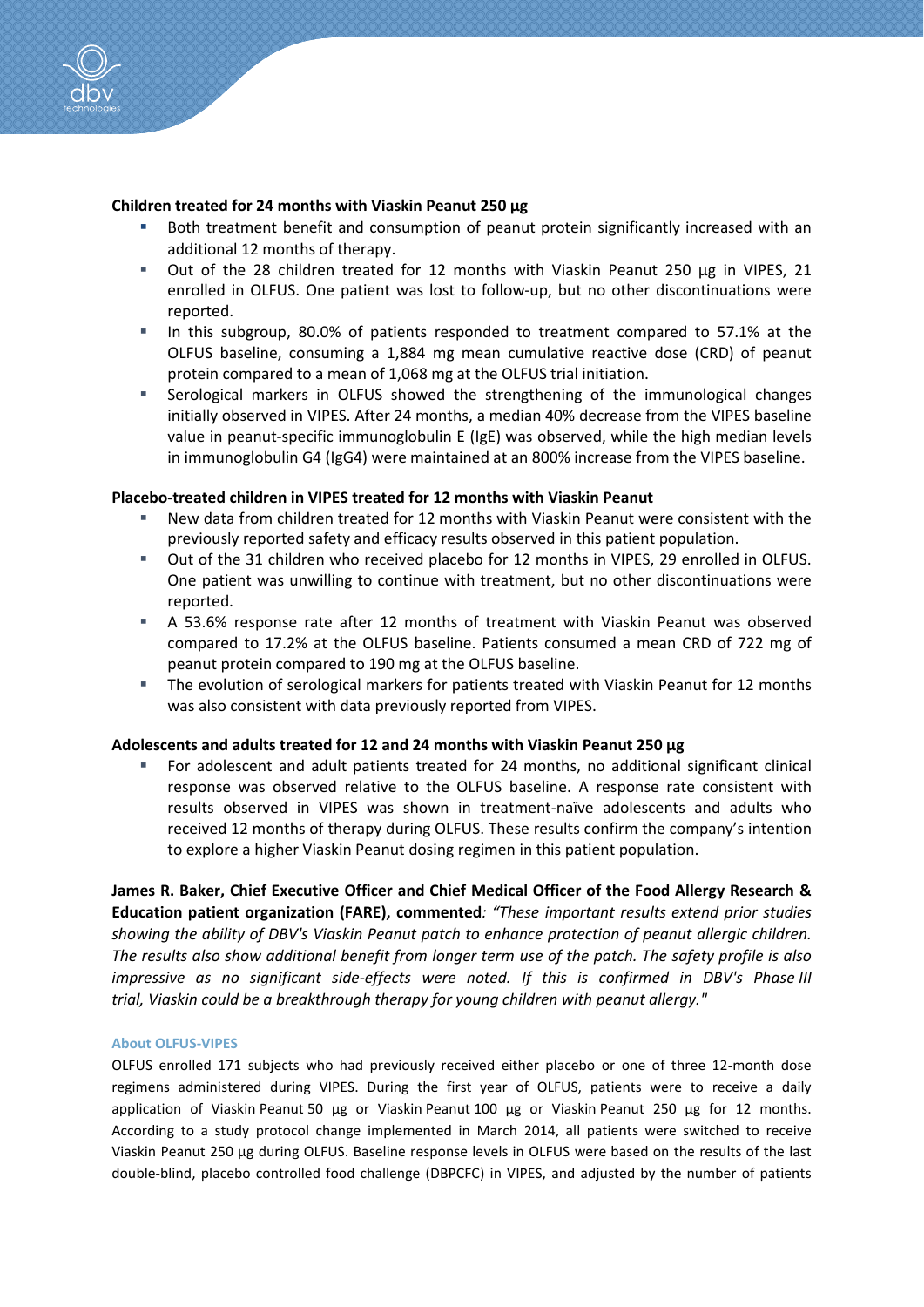

enrolling in OLFUS. As in VIPES, a responder in the OLFUS trial was defined as a subject who could reach a peanut protein eliciting dose equal to or greater than 1,000 mg peanut protein during the 12-month DBPCFC or a subject with a ≥10-fold increase of the eliciting dose compared to the initial eliciting dose after 12 months of treatment. Patients enrolled in OLFUS who received placebo in VIPES were analyzed separately from subjects who initially received Viaskin Peanut.

#### About VIPES

The VIPES trial was a double-blind, placebo-controlled, multi-center clinical trial conducted at 22 sites in North America and Europe. 221 peanut-allergic subjects were randomized 1:1:1:1 into four treatment arms to evaluate three doses of Viaskin® Peanut, 50 µg, 100 µg and 250 µg, compared to placebo. Each patient underwent two DBPCFCs: one at screening and one after 12 months of treatment. The challenge was halted once the subject exhibited an objective allergic symptom. Patients in VIPES received a daily application of the Viaskin® Peanut patch over 12 months. Each patch was applied for 24 hours on the upper arm for adults (age 18-55) and adolescents (age 12-17) or on the back of children (age 6-11). The primary efficacy endpoint was the percentage of treatment responders for each active treatment group compared to placebo. With Viaskin Peanut 250 µg, 53.6% of children responded to treatment compared to a 19.4% response rate in the placebo group (p=0.008). The compliance rate was more than 97% across all cohorts, the dropout for related adverse events was less than 1%, and there were no serious adverse events or epinephrine injection related to treatment.

#### About DBV Technologies

DBV Technologies created the Viaskin® patch, a proprietary technology platform with broad potential applications in immunotherapy. Viaskin is based on epicutaneous immunotherapy, or EPIT®, DBV's method of delivering biologically active compounds to the immune system through intact skin while avoiding compound transfer to the blood. With this new class of self-administered and non-invasive product candidates, the company is dedicated to safely transforming the care of food allergy patients, for which there are currently no approved treatments. DBV's food allergy programs include ongoing clinical studies with Viaskin Peanut and Viaskin Milk, one experimental program with Viaskin Egg and a human proof concept clinical study in Eosinophilic Esophagitis. DBV is also exploring platform indications in vaccines, and selected immune diseases with unmet medical needs.

DBV Technologies has global headquarters in Paris, France and New York, NY, USA. Company shares are traded on segment B of Euronext Paris (Ticker: DBV, ISIN code: FR0010417345), part of the SBF120 index, and traded on the Nasdaq Global Select Market in the form of American Depositary Shares (each representing one-half of one ordinary share) (Ticker: DBVT). For more information on DBV Technologies, please visit our website: www.dbv-technologies.com

#### Forward Looking Statements

This press release contains forward-looking statements, including statements about the potential safety and efficacy of Epicutenaous Immunotherapy (EPIT®) via Viaskin® Peanut and DBV's anticipated clinical development of Viaskin Peanut and other product candidates. These forward-looking statements are not promises or guarantees and involve substantial risks and uncertainties. The Company's product candidates have not been approved for sale in any jurisdiction. Among the factors that could cause actual results to differ materially from those described or projected herein are uncertainties associated generally with research and development, clinical trials and related regulatory reviews and approvals, the risk that historical preclinical results may not be predictive of future clinical trial results, and the risk that historical clinical trial results may not be predictive of future trial results. A further list and description of these risks, uncertainties and other